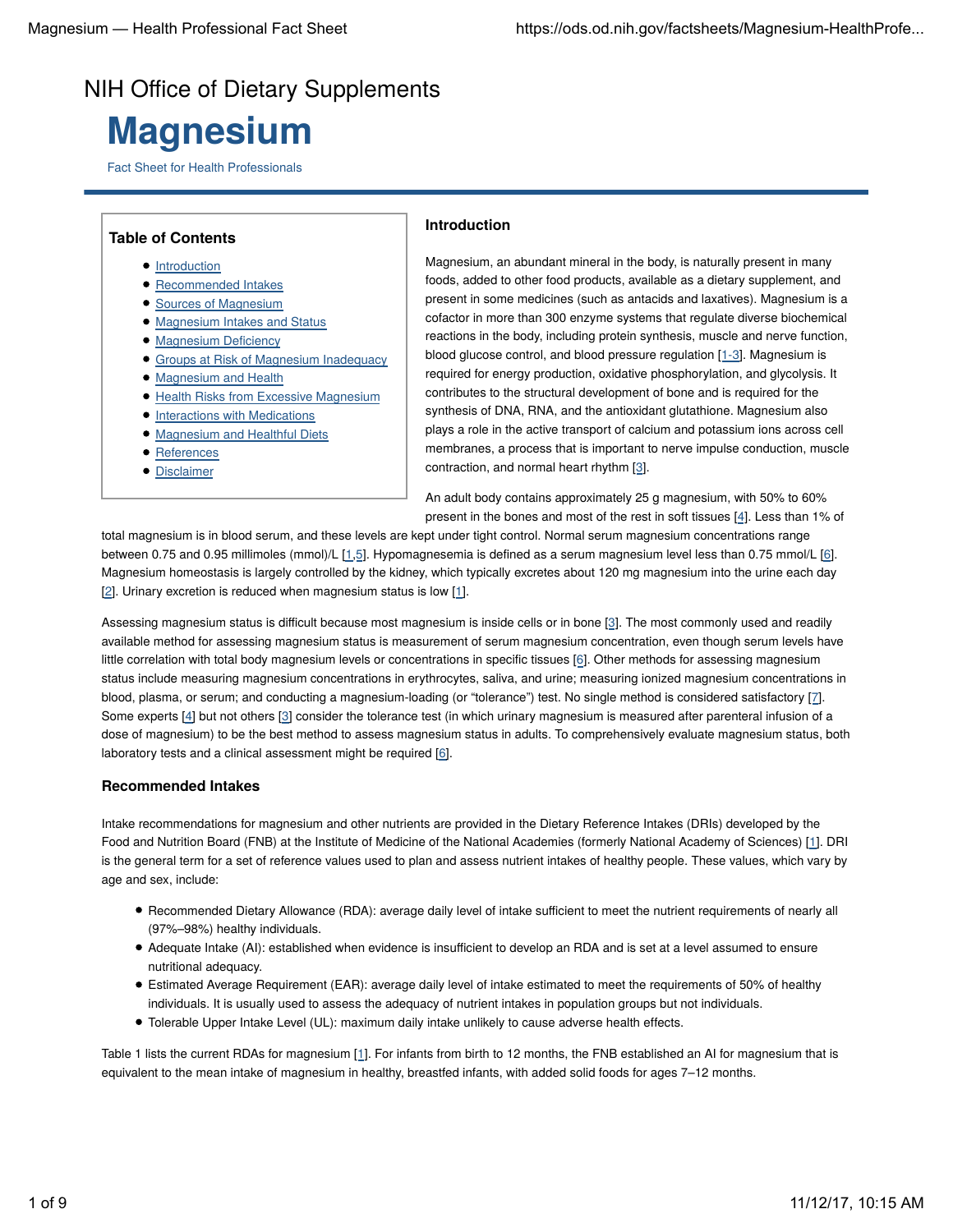# **Table 1: Recommended Dietary Allowances (RDAs) for Magnesium [1]**

| . .                |                   |                   |                                   |        |  |
|--------------------|-------------------|-------------------|-----------------------------------|--------|--|
| Age                | Male              |                   | <b>Female Pregnancy Lactation</b> |        |  |
| Birth to 6 months  | 30 mg*            | $30 \text{ mg}^*$ |                                   |        |  |
| 7-12 months        | $75 \text{ mg}^*$ | $75 \text{ mg}^*$ |                                   |        |  |
| $1-3$ years        | 80 mg             | 80 mg             |                                   |        |  |
| 4-8 years          | 130 mg            | 130 mg            |                                   |        |  |
| 9-13 years         | 240 mg            | 240 mg            |                                   |        |  |
| $14-18$ years      | 410 mg            | 360 mg            | 400 mg                            | 360 mg |  |
| $19 - 30$ years    | 400 mg            | 310 mg            | 350 mg                            | 310 mg |  |
| $31 - 50$ years    | 420 mg            | 320 mg            | 360 mg                            | 320 mg |  |
| $51 + \gamma$ ears | 420 mg            | 320 mg            |                                   |        |  |
|                    |                   |                   |                                   |        |  |

\*Adequate Intake (AI)

# **Sources of Magnesium**

# *Food*

Magnesium is widely distributed in plant and animal foods and in beverages. Green leafy vegetables, such as spinach, legumes, nuts, seeds, and whole grains, are good sources [1,3]. In general, foods containing dietary fiber provide magnesium. Magnesium is also added to some breakfast cereals and other fortified foods. Some types of food processing, such as refining grains in ways that remove the nutrient-rich germ and bran, lower magnesium content substantially [1]. Selected food sources of magnesium are listed in Table 2.

Tap, mineral, and bottled waters can also be sources of magnesium, but the amount of magnesium in water varies by source and brand (ranging from 1 mg/L to more than 120 mg/L)  $[8]$ .

Approximately 30% to 40% of the dietary magnesium consumed is typically absorbed by the body  $[2,9]$ .

# **Table 2: Selected Food Sources of Magnesium [10]**

|                                                               | <b>Milligrams</b> |         |  |
|---------------------------------------------------------------|-------------------|---------|--|
|                                                               | (mg) per          | Percent |  |
| Food                                                          | serving           | DV*     |  |
| Almonds, dry roasted, 1 ounce                                 | 80                | 20      |  |
| Spinach, boiled, 1/2 cup                                      | 78                | 20      |  |
| Cashews, dry roasted, 1 ounce                                 | 74                | 19      |  |
| Peanuts, oil roasted, 1/4 cup<br>----------------             | 63                | 16      |  |
| Cereal, shredded wheat, 2 large biscuits                      | 61                | 15      |  |
| Soymilk, plain or vanilla, 1 cup                              | 61                | 15      |  |
| Black beans, cooked, 1/2 cup                                  | 60                | 15      |  |
| Edamame, shelled, cooked, 1/2 cup<br>.                        | 50                | 13      |  |
| Peanut butter, smooth, 2 tablespoons                          | 49                | 12      |  |
| Bread, whole wheat, 2 slices                                  | 46                | 12      |  |
| Avocado, cubed, 1 cup                                         | 44                | 11      |  |
| Potato, baked with skin, 3.5 ounces                           | 43                | 11      |  |
| Rice, brown, cooked, 1/2 cup                                  | 42                | 11      |  |
| Yogurt, plain, low fat, 8 ounces                              | 42                | 11      |  |
| Breakfast cereals, fortified with 10% of the DV for magnesium | 40                | 10      |  |
| Oatmeal, instant, 1 packet                                    | 36                | 9       |  |
| Kidney beans, canned, 1/2 cup                                 | 35                | 9       |  |
| Banana, 1 medium                                              | 32                | 8       |  |
| Salmon, Atlantic, farmed, cooked, 3 ounces                    | 26                | 7       |  |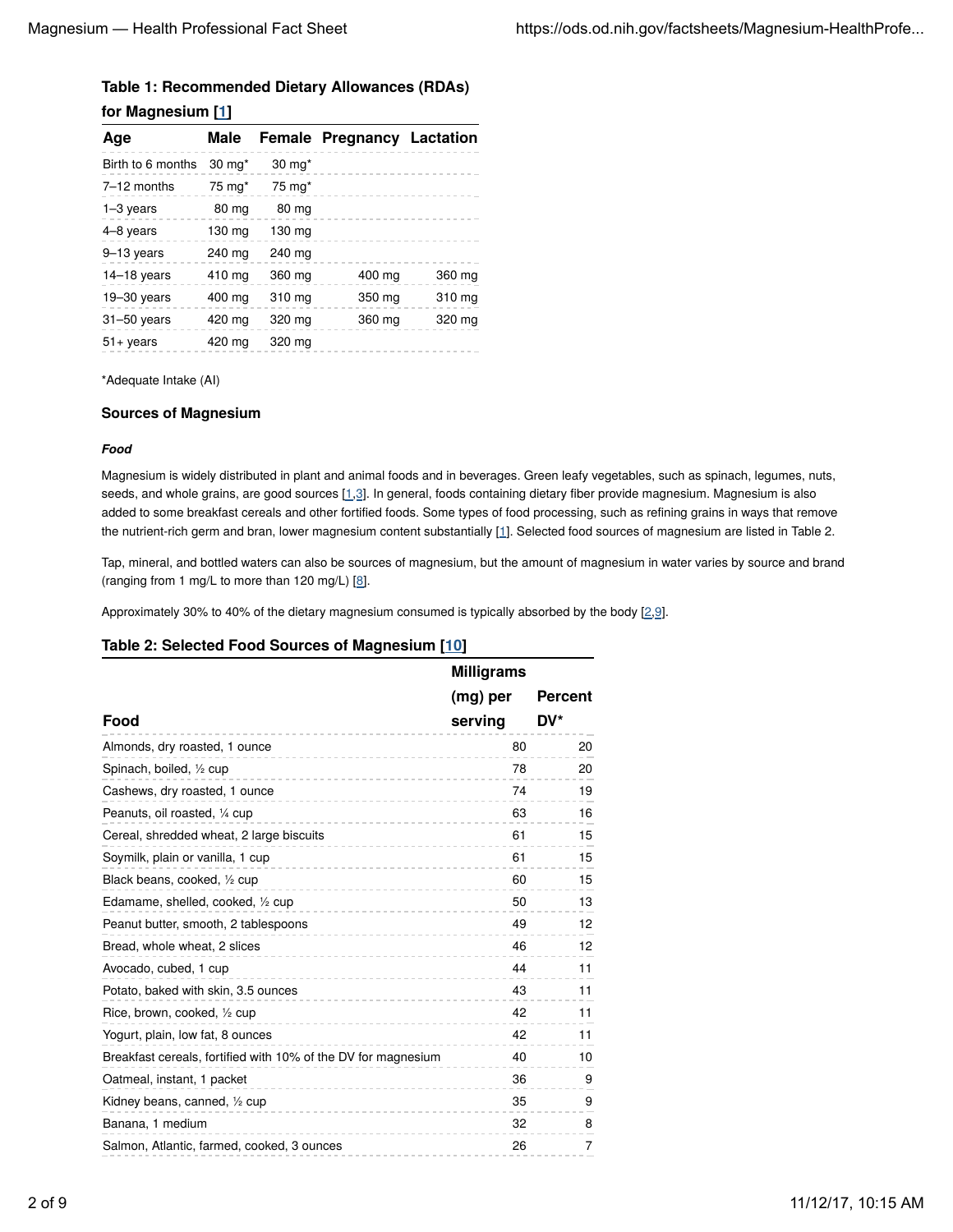|                                               | <b>Milligrams</b> |                |
|-----------------------------------------------|-------------------|----------------|
|                                               | (mg) per          | <b>Percent</b> |
| Food                                          | serving           | DV*            |
| Milk, 1 cup                                   | $24 - 27$         | $6 - 7$        |
| Halibut, cooked, 3 ounces                     | 24                | 6              |
| Raisins, 1/2 cup                              | 23                | 6              |
| Chicken breast, roasted, 3 ounces             | 22                | 6              |
| Beef, ground, 90% lean, pan broiled, 3 ounces | 20                | 5              |
| Broccoli, chopped and cooked, 1/2 cup         | 12                | 3              |
| Rice, white, cooked, 1/2 cup                  | 10                | 3              |
| Apple, 1 medium                               | 9                 | 2              |
| Carrot, raw, 1 medium                         | 7                 | 2              |

\*DV = Daily Value. DVs were developed by the U.S. Food and Drug Administration (FDA) to help consumers compare the nutrient contents of products within the context of a total diet. The DV for magnesium is 400 mg for adults and children aged 4 and older. However, the FDA does not require food labels to list magnesium content unless a food has been fortified with this nutrient. Foods providing 20% or more of the DV are considered to be high sources of a nutrient.

The U.S. Department of Agriculture's (USDA's) Nutrient Database  $\mathbb{F}$  Web site [10] lists the nutrient content of many foods and provides comprehensive list of foods containing magnesium arranged by nutrient content and by food name.

#### *Dietary supplements*

Magnesium supplements are available in a variety of forms, including magnesium oxide, citrate, and chloride [2,3]. The Supplement Facts panel on a dietary supplement label declares the amount of *elemental* magnesium in the product, not the weight of the entire magnesium-containing compound.

Absorption of magnesium from different kinds of magnesium supplements varies. Forms of magnesium that dissolve well in liquid are more completely absorbed in the gut than less soluble forms [2,11]. Small studies have found that magnesium in the aspartate, citrate, lactate, and chloride forms is absorbed more completely and is more bioavailable than magnesium oxide and magnesium sulfate [11-15]. One study found that very high doses of zinc from supplements (142 mg/day) can interfere with magnesium absorption and disrupt the magnesium balance in the body [16].

# *Medicines*

Magnesium is a primary ingredient in some laxatives [17]. Phillips' Milk of Magnesia®, for example, provides 500 mg elemental magnesium (as magnesium hydroxide) per tablespoon; the directions advise taking up to 4 tablespoons/day for adolescents and adults [18]. (Although such a dose of magnesium is well above the safe upper level, some of the magnesium is not absorbed because of the medication's laxative effect.) Magnesium is also included in some remedies for heartburn and upset stomach due to acid indigestion [17]. Extra-strength Rolaids®, for example, provides 55 mg elemental magnesium (as magnesium hydroxide) per tablet [19], although Tums® is magnesium free [20].

# **Magnesium Intakes and Status**

Dietary surveys of people in the United States consistently show that intakes of magnesium are lower than recommended amounts. An analysis of data from the National Health and Nutrition Examination Survey (NHANES) of 2005–2006 found that a majority of Americans of all ages ingest less magnesium from food than their respective EARs; adult men aged 71 years and older and adolescent females are most likely to have low intakes [21]. In a study using data from NHANES 2003-2006 to assess mineral intakes among adults, average intakes of magnesium from food alone were higher among users of dietary supplements (350 mg for men and 267 mg for women, equal to or slightly exceeding their respective EARs) than among nonusers (268 mg for men and 234 for women) [22]. When supplements were included, average total intakes of magnesium were 449 mg for men and 387 mg for women, well above EAR levels.

No current data on magnesium status in the United States are available. Determining dietary intake of magnesium is the usual proxy for assessing magnesium status. NHANES has not determined serum magnesium levels in its participants since 1974 [23], and magnesium is not evaluated in routine electrolyte testing in hospitals and clinics [2].

# **Magnesium Deficiency**

Symptomatic magnesium deficiency due to low dietary intake in otherwise-healthy people is uncommon because the kidneys limit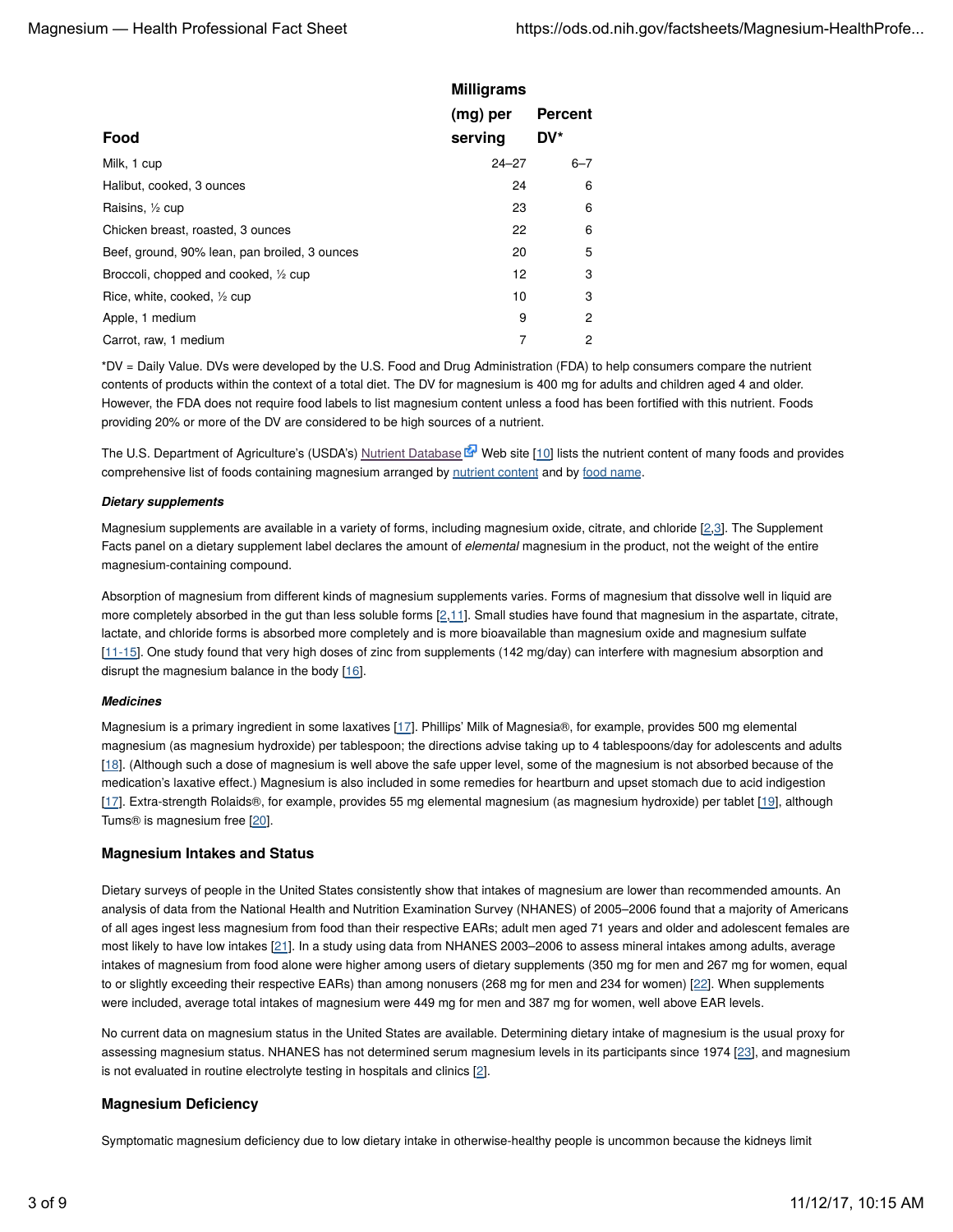urinary excretion of this mineral [3]. However, habitually low intakes or excessive losses of magnesium due to certain health conditions, chronic alcoholism, and/or the use of certain medications can lead to magnesium deficiency.

Early signs of magnesium deficiency include loss of appetite, nausea, vomiting, fatigue, and weakness. As magnesium deficiency worsens, numbness, tingling, muscle contractions and cramps, seizures, personality changes, abnormal heart rhythms, and coronary spasms can occur [1,2]. Severe magnesium deficiency can result in hypocalcemia or hypokalemia (low serum calcium or potassium levels, respectively) because mineral homeostasis is disrupted [2].

#### **Groups at Risk of Magnesium Inadequacy**

Magnesium inadequacy can occur when intakes fall below the RDA but are above the amount required to prevent overt deficiency. The following groups are more likely than others to be at risk of magnesium inadequacy because they typically consume insufficient amounts or they have medical conditions (or take medications) that reduce magnesium absorption from the gut or increase losses from the body.

#### *People with gastrointestinal diseases*

The chronic diarrhea and fat malabsorption resulting from Crohn's disease, gluten-sensitive enteropathy (celiac disease), and regional enteritis can lead to magnesium depletion over time [2]. Resection or bypass of the small intestine, especially the ileum, typically leads to malabsorption and magnesium loss [2].

#### *People with type 2 diabetes*

Magnesium deficits and increased urinary magnesium excretion can occur in people with insulin resistance and/or type 2 diabetes [24,25]. The magnesium loss appears to be secondary to higher concentrations of glucose in the kidney that increase urine output [2].

#### *People with alcohol dependence*

Magnesium deficiency is common in people with chronic alcoholism [2]. In these individuals, poor dietary intake and nutritional status; gastrointestinal problems, including vomiting, diarrhea, and steatorrhea (fatty stools) resulting from pancreatitis; renal dysfunction with excess excretion of magnesium into the urine; phosphate depletion; vitamin D deficiency; acute alcoholic ketoacidosis; and hyperaldosteronism secondary to liver disease can all contribute to decreased magnesium status [2,26].

#### *Older adults*

Older adults have lower dietary intakes of magnesium than younger adults [20,27]. In addition, magnesium absorption from the gut decreases and renal magnesium excretion increases with age [28]. Older adults are also more likely to have chronic diseases or take medications that alter magnesium status, which can increase their risk of magnesium depletion [1,29].

#### **Magnesium and Health**

Habitually low intakes of magnesium induce changes in biochemical pathways that can increase the risk of illness over time. This section focuses on four diseases and disorders in which magnesium might be involved: hypertension and cardiovascular disease, type 2 diabetes, osteoporosis, and migraine headaches.

#### *Hypertension and cardiovascular disease*

Hypertension is a major risk factor for heart disease and stroke. Studies to date, however, have found that magnesium supplementation lowers blood pressure, at best, to only a small extent. A meta-analysis of 12 clinical trials found that magnesium supplementation for 8-26 weeks in 545 hypertensive participants resulted in only a small reduction (2.2 mmHg) in diastolic blood pressure [30]. The dose of magnesium ranged from approximately 243 to 973 mg/day. The authors of another meta-analysis of 22 studies with 1,173 normotensive and hypertensive adults concluded that magnesium supplementation for 3–24 weeks decreased systolic blood pressure by 3–4 mmHg and diastolic blood pressure by 2-3 mmHg [31]. The effects were somewhat larger when supplemental magnesium intakes of the participants in the nine crossover-design trials exceeded 370 mg/day. A diet containing more magnesium because of added fruits and vegetables, more low-fat or non-fat dairy products, and less fat overall was shown to lower systolic and diastolic blood pressure by an average of 5.5 and 3.0 mmHg, respectively [32]. However, this Dietary Approaches to Stop Hypertension (DASH) diet also increases intakes of other nutrients, such as potassium and calcium, that are associated with reductions in blood pressure, so any independent contribution of magnesium cannot be determined.

Several prospective studies have examined associations between magnesium intakes and heart disease. The Atherosclerosis Risk in Communities study assessed heart disease risk factors and levels of serum magnesium in a cohort of 14,232 white and African-American men and women aged 45 to 64 years at baseline [33]. Over an average of 12 years of follow-up, individuals in the highest quartile of the normal physiologic range of serum magnesium (at least 0.88 mmol/L) had a 38% reduced risk of sudden cardiac death compared with individuals in the lowest quartile (0.75 mmol/L or less). However, dietary magnesium intakes had no association with risk of sudden cardiac death. Another prospective study tracked 88,375 female nurses in the United States to determine whether serum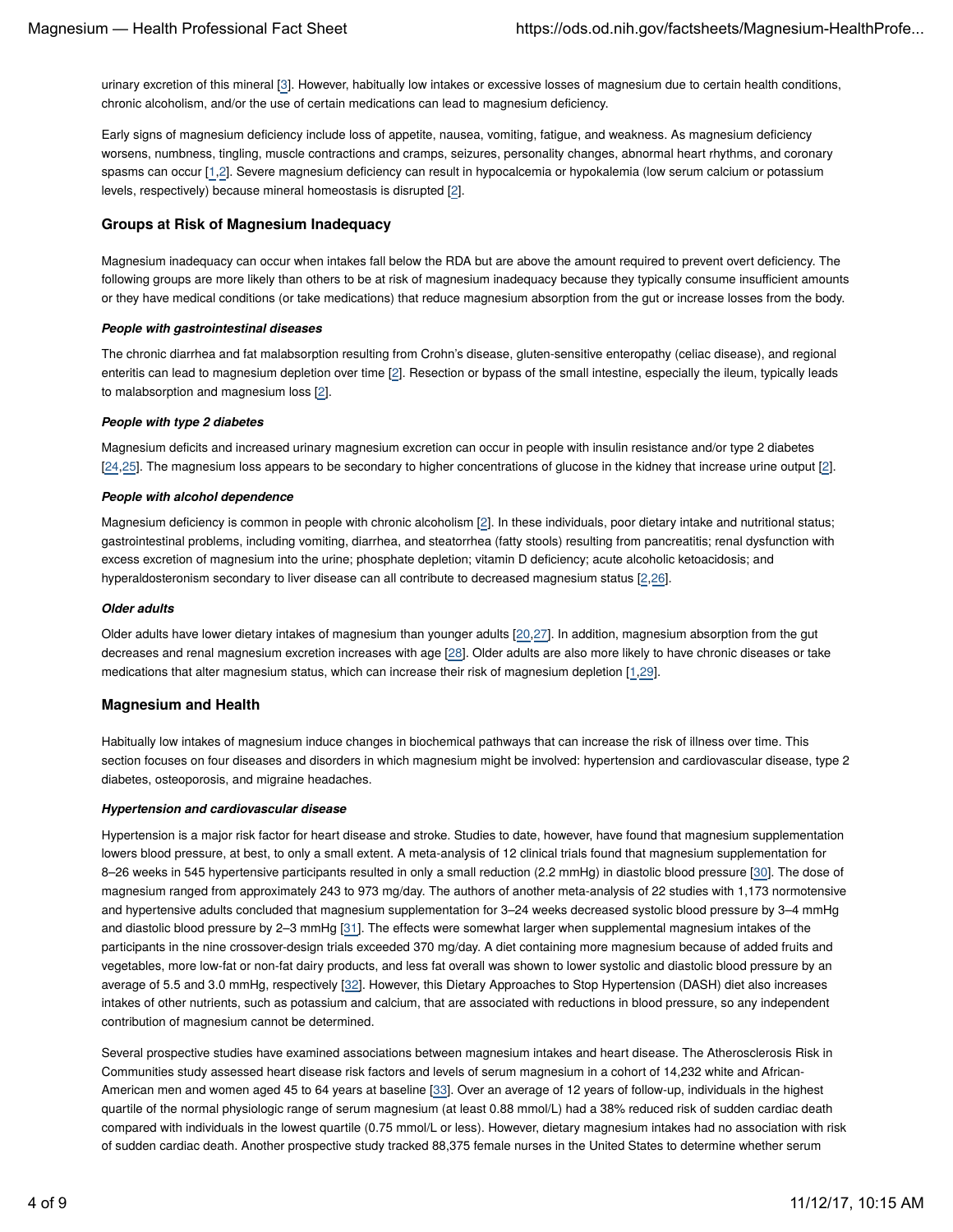magnesium levels measured early in the study and magnesium intakes from food and supplements assessed every 2 to 4 years were associated with sudden cardiac death over 26 years of follow-up [34]. Women in the highest compared with the lowest quartile of ingested and plasma magnesium concentrations had a 34% and 77% lower risk of sudden cardiac death, respectively. Another prospective population study of 7,664 adults aged 20 to 75 years in the Netherlands who did not have cardiovascular disease found that low urinary magnesium excretion levels (a marker for low dietary magnesium intake) were associated with a higher risk of ischemic heart disease over a median follow-up period of 10.5 years. Plasma magnesium concentrations were not associated with risk of ischemic heart disease [35]. A systematic review and meta-analysis of prospective studies found that higher serum levels of magnesium were significantly associated with a lower risk of cardiovascular disease, and higher dietary magnesium intakes (up to approximately 250 mg/day) were associated with a significantly lower risk of ischemic heart disease caused by a reduced blood supply to the heart muscle [36].

Higher magnesium intakes might reduce the risk of stroke. In a meta-analysis of 7 prospective trials with a total of 241,378 participants, an additional 100 mg/day magnesium in the diet was associated with an 8% decreased risk of total stroke, especially ischemic rather than hemorrhagic stroke [37]. One limitation of such observational studies, however, is the possibility of confounding with other nutrients or dietary components that could also affect the risk of stroke.

A large, well-designed clinical trial is needed to better understand the contributions of magnesium from food and dietary supplements to heart health and the primary prevention of cardiovascular disease [38].

#### *Type 2 diabetes*

Diets with higher amounts of magnesium are associated with a significantly lower risk of diabetes, possibly because of the important role of magnesium in glucose metabolism [39,40]. Hypomagnesemia might worsen insulin resistance, a condition that often precedes diabetes, or it might be a consequence of insulin resistance [41]. Diabetes leads to increased urinary losses of magnesium, and the subsequent magnesium inadequacy might impair insulin secretion and action, thereby worsening diabetes control [3].

Most investigations of magnesium intake and risk of type 2 diabetes have been prospective cohort studies. A meta-analysis of 7 of these studies, which included 286,668 patients and 10,912 cases of diabetes over 6 to 17 years of follow-up, found that a 100 mg/day increase in total magnesium intake decreased the risk of diabetes by a statistically significant 15% [39]. Another meta-analysis of 8 prospective cohort studies that followed 271,869 men and women over 4 to 18 years found a significant inverse association between magnesium intake from food and risk of type 2 diabetes; the relative risk reduction was 23% when the highest to lowest intakes were compared [42].

A 2011 meta-analysis of prospective cohort studies of the association between magnesium intake and risk of type 2 diabetes included 13 studies with a total of 536,318 participants and 24,516 cases of diabetes [43]. The mean length of follow-up ranged from 4 to 20 years. Investigators found an inverse association between magnesium intake and risk of type 2 diabetes in a dose-responsive fashion, but this association achieved statistical significance only in overweight (body mass index [BMI] 25 or higher) but not normal-weight individuals (BMI less than 25). Again, a limitation of these observational studies is the possibility of confounding with other dietary components or lifestyle or environmental variables that are correlated with magnesium intake.

Only a few small, short-term clinical trials have examined the potential effects of supplemental magnesium on control of type 2 diabetes and the results are conflicting [40,44]. For example, 128 patients with poorly controlled diabetes in a Brazilian clinical trial received a placebo or a supplement containing either 500 mg/day or 1,000 mg/day magnesium oxide (providing 300 or 600 mg elemental magnesium, respectively) [45]. After 30 days of supplementation, plasma, cellular, and urine magnesium levels increased in participants receiving the larger dose of the supplement, and their glycemic control improved. In another small trial in Mexico, participants with type 2 diabetes and hypomagnesemia who received a liquid supplement of magnesium chloride (providing 300 mg/day elemental magnesium) for 16 weeks showed significant reductions in fasting glucose and glycosylated hemoglobin concentrations compared with participants receiving a placebo, and their serum magnesium levels became normal [46]. In contrast, neither a supplement of magnesium aspartate (providing 369 mg/day elemental magnesium) nor a placebo taken for 3 months had any effect on glycemic control in 50 patients with type 2 diabetes who were taking insulin [47].

The American Diabetes Association states that there is insufficient evidence to support the routine use of magnesium to improve glycemic control in people with diabetes [44]. It further notes that there is no clear scientific evidence that vitamin and mineral supplementation benefits people with diabetes who do not have underlying nutritional deficiencies.

#### *Osteoporosis*

Magnesium is involved in bone formation and influences the activities of osteoblasts and osteoclasts [48]. Magnesium also affects the concentrations of both parathyroid hormone and the active form of vitamin D, which are major regulators of bone homeostasis. Several population-based studies have found positive associations between magnesium intake and bone mineral density in both men and women [49]. Other research has found that women with osteoporosis have lower serum magnesium levels than women with osteopenia and those who do not have osteoporosis or osteopenia [50]. These and other findings indicate that magnesium deficiency might be a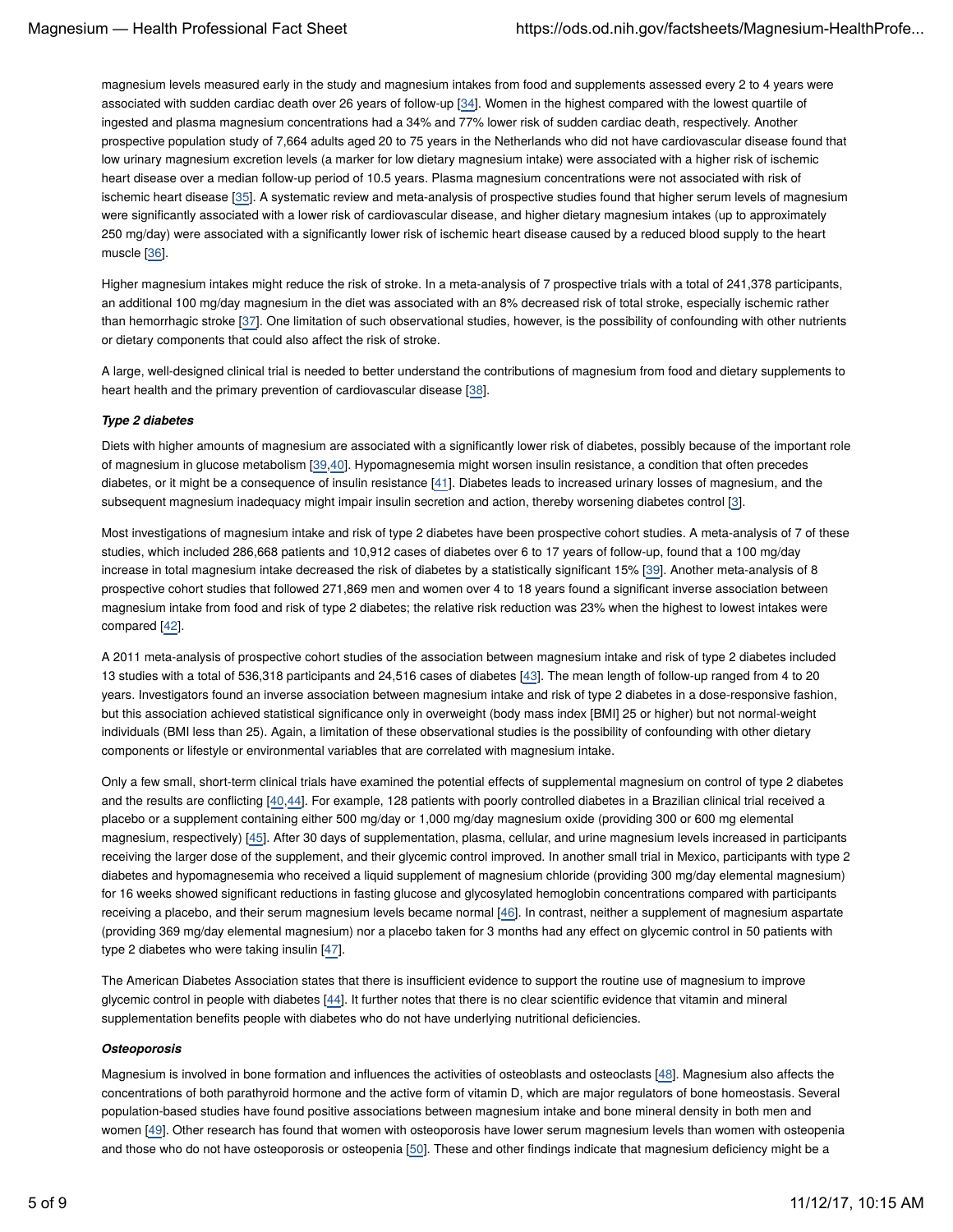risk factor for osteoporosis [48].

Although limited in number, studies suggest that increasing magnesium intakes from food or supplements might increase bone mineral density in postmenopausal and elderly women [1]. For example, one short-term study found that 290 mg/day elemental magnesium (as magnesium citrate) for 30 days in 20 postmenopausal women with osteoporosis suppressed bone turnover compared with placebo, suggesting that bone loss decreased [51].

Diets that provide recommended levels of magnesium enhance bone health, but further research is needed to elucidate the role of magnesium in the prevention and management of osteoporosis.

#### *Migraine headaches*

Magnesium deficiency is related to factors that promote headaches, including neurotransmitter release and vasoconstriction [52]. People who experience migraine headaches have lower levels of serum and tissue magnesium than those who do not.

However, research on the use of magnesium supplements to prevent or reduce symptoms of migraine headaches is limited. Three of four small, short-term, placebo-controlled trials found modest reductions in the frequency of migraines in patients given up to 600 mg/day magnesium [52]. The authors of a review on migraine prophylaxis suggested that taking 300 mg magnesium twice a day, either alone or in combination with medication, can prevent migraines [53].

In their evidence-based guideline update, the American Academy of Neurology and the American Headache Society concluded that magnesium therapy is "probably effective" for migraine prevention [54]. Because the typical dose of magnesium used for migraine prevention exceeds the UL, this treatment should be used only under the direction and supervision of a healthcare provider.

#### **Health Risks from Excessive Magnesium**

Too much magnesium from food does not pose a health risk in healthy individuals because the kidneys eliminate excess amounts in the urine [28]. However, high doses of magnesium from dietary supplements or medications often result in diarrhea that can be accompanied by nausea and abdominal cramping [1]. Forms of magnesium most commonly reported to cause diarrhea include magnesium carbonate, chloride, gluconate, and oxide [11]. The diarrhea and laxative effects of magnesium salts are due to the osmotic activity of unabsorbed salts in the intestine and colon and the stimulation of gastric motility [55].

Very large doses of magnesium-containing laxatives and antacids (typically providing more than 5,000 mg/day magnesium) have been associated with magnesium toxicity [56], including fatal hypermagnesemia in a 28-month-old boy [57] and an elderly man [58]. Symptoms of magnesium toxicity, which usually develop after serum concentrations exceed 1.74–2.61 mmol/L, can include hypotension, nausea, vomiting, facial flushing, retention of urine, ileus, depression, and lethargy before progressing to muscle weakness, difficulty breathing, extreme hypotension, irregular heartbeat, and cardiac arrest [28]. The risk of magnesium toxicity increases with impaired renal function or kidney failure because the ability to remove excess magnesium is reduced or lost [1,28].

The FNB has established ULs for magnesium that apply *only to supplemental* magnesium for healthy infants, children, and adults (see Table 3) [1].

# **Table 3: Tolerable Upper Intake Levels (ULs) for Supplemental**

| <b>Magnesium</b> [ <u>1]</u> |  |
|------------------------------|--|
|------------------------------|--|

| Age                                                  | Male             | <b>Female</b> |        | <b>Pregnant Lactating</b> |
|------------------------------------------------------|------------------|---------------|--------|---------------------------|
| Birth to 12 months None established None established |                  |               |        |                           |
| 1-3 years                                            | 65 mg            | 65 mg         |        |                           |
| 4-8 years                                            | $110 \text{ mg}$ | 110 $mg$      |        |                           |
| 9-18 years                                           | 350 mg           | 350 mg        | 350 mg | 350 mg                    |
| $19+$ years                                          | 350 mg           | 350 mg        | 350 mg | 350 mg                    |

# **Interactions with Medications**

Several types of medications have the potential to interact with magnesium supplements or affect magnesium status. A few examples are provided below. People taking these and other medications on a regular basis should discuss their magnesium intakes with their healthcare providers.

#### *Bisphosphonates*

Magnesium-rich supplements or medications can decrease the absorption of oral bisphosphonates, such as alendronate (Fosamax®), used to treat osteoporosis [59]. Use of magnesium-rich supplements or medications and oral bisphosphonates should be separated by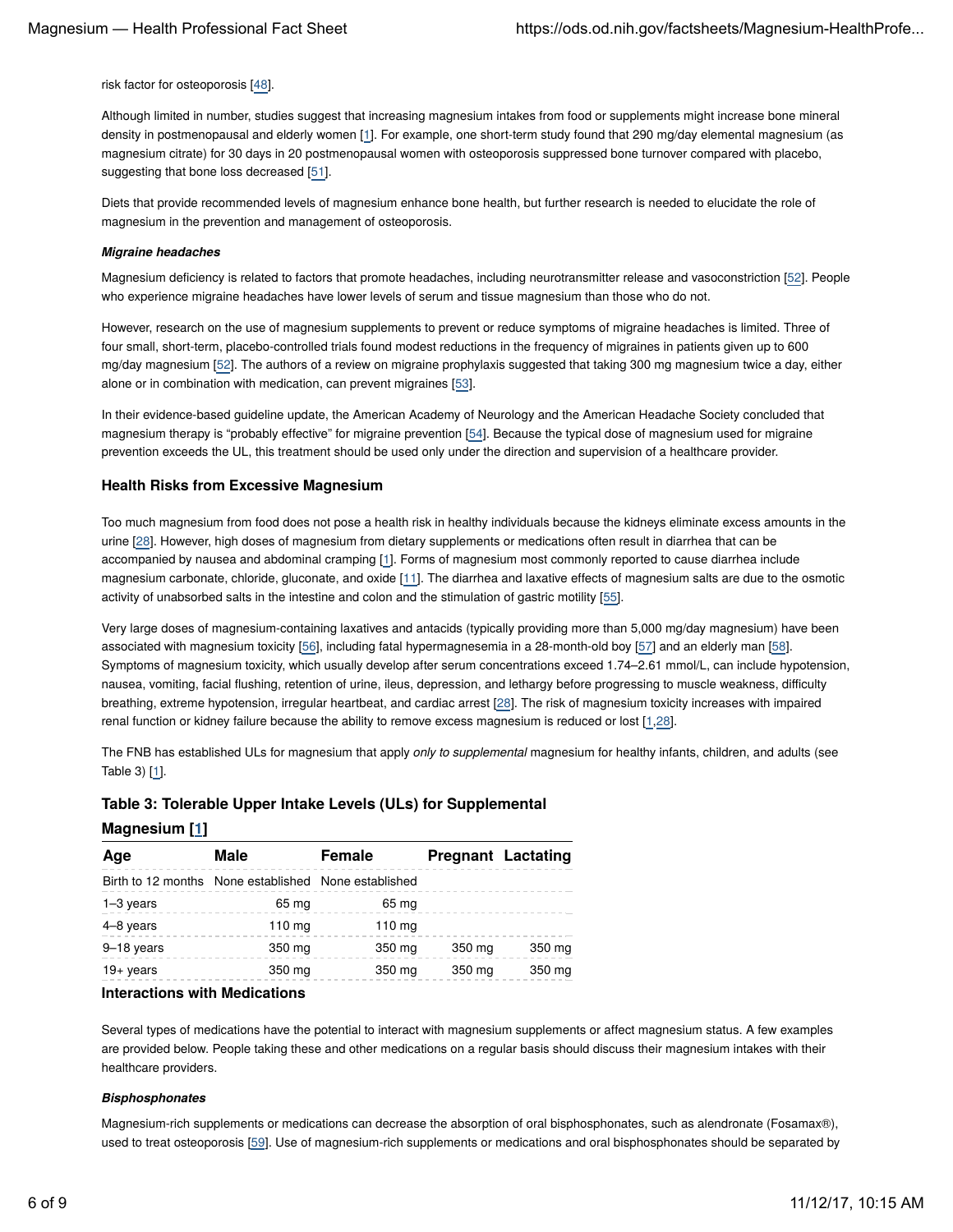at least 2 hours [55].

#### *Antibiotics*

Magnesium can form insoluble complexes with tetracyclines, such as demeclocycline (Declomycin®) and doxycycline (Vibramycin®), as well as quinolone antibiotics, such as ciprofloxacin (Cipro®) and levofloxacin (Levaquin®). These antibiotics should be taken at least 2 hours before or 4–6 hours after a magnesium-containing supplement [55,60].

#### *Diuretics*

Chronic treatment with loop diuretics, such as furosemide (Lasix®) and bumetanide (Bumex®), and thiazide diuretics, such as hydrochlorothiazide (Aquazide H®) and ethacrynic acid (Edecrin®), can increase the loss of magnesium in urine and lead to magnesium depletion [61]. In contrast, potassium-sparing diuretics, such as amiloride (Midamor®) and spironolactone (Aldactone®), reduce magnesium excretion [61].

#### *Proton pump inhibitors*

Prescription proton pump inhibitor (PPI) drugs, such as esomeprazole magnesium (Nexium®) and lansoprazole (Prevacid®), when taken for prolonged periods (typically more than a year) can cause hypomagnesemia [62]. In cases that FDA reviewed, magnesium supplements often raised the low serum magnesium levels caused by PPIs. However, in 25% of the cases, supplements did not raise magnesium levels and the patients had to discontinue the PPI. FDA advises healthcare professionals to consider measuring patients' serum magnesium levels prior to initiating long-term PPI treatment and to check magnesium levels in these patients periodically [62].

# **Magnesium and Healthful Diets**

The federal government's 2015-2020 *Dietary Guidelines for Americans* notes that "Nutritional needs should be met primarily from foods. … Foods in nutrient-dense forms contain essential vitamins and minerals and also dietary fiber and other naturally occurring substances that may have positive health effects. In some cases, fortified foods and dietary supplements may be useful in providing one or more nutrients that otherwise may be consumed in less-than-recommended amounts."

For more information about building a healthy diet, refer to the *Dietary Guidelines for Americans* E<sub>d</sub> and the U.S. Department of Agriculture's MyPlate E.

The *Dietary Guidelines for Americans* describes a healthy eating pattern as one that:

- Includes a variety of vegetables, fruits, whole grains, fat-free or low-fat milk and milk products, and oils.
	- Whole grains and dark-green, leafy vegetables are good sources of magnesium. Low-fat milk and yogurt contain magnesium as well. Some ready-to-eat breakfast cereals are fortified with magnesium.
- Includes a variety of protein foods, including seafood, lean meats and poultry, eggs, legumes (beans and peas), nuts, seeds, and soy products.

Dried beans and legumes (such as soybeans, baked beans, lentils, and peanuts) and nuts (such as almonds and cashews) provide magnesium.

- Limits saturated and *trans* fats, added sugars, and sodium.
- Stays within your daily calorie needs.

# **References**

- 1. Institute of Medicine (IOM). Food and Nutrition Board. Dietary Reference Intakes: Calcium, Phosphorus, Magnesium, Vitamin D and Fluoride & Washington, DC: National Academy Press, 1997.
- 2. Rude RK. Magnesium. In: Coates PM, Betz JM, Blackman MR, Cragg GM, Levine M, Moss J, White JD, eds. Encyclopedia of Dietary Supplements. 2nd ed. New York, NY: Informa Healthcare; 2010:527-37.
- 3. Rude RK. Magnesium. In: Ross AC, Caballero B, Cousins RJ, Tucker KL, Ziegler TR, eds. Modern Nutrition in Health and Disease. 11th ed. Baltimore, Mass: Lippincott Williams & Wilkins; 2012:159-75.
- 4. Volpe SL. Magnesium. In: Erdman JW, Macdonald IA, Zeisel SH, eds. Present Knowledge in Nutrition. 10th ed. Ames, Iowa; John Wiley & Sons, 2012:459-74.
- 5. Elin RJ. Assessment of magnesium status for diagnosis and therapy. Magnes Res 2010;23:1-5. [PubMed abstract]
- 6. Gibson, RS. Principles of Nutritional Assessment, 2nd ed. New York, NY: Oxford University Press, 2005.
- 7. Witkowski M, Hubert J, Mazur A. Methods of assessment of magnesium status in humans: a systematic review. Magnesium Res 2011;24:163-80. [PubMed abstract]
- 8. Azoulay A, Garzon P, Eisenberg MJ. Comparison of the mineral content of tap water and bottled waters. J Gen Intern Med 2001;16:168-75. [PubMed abstract]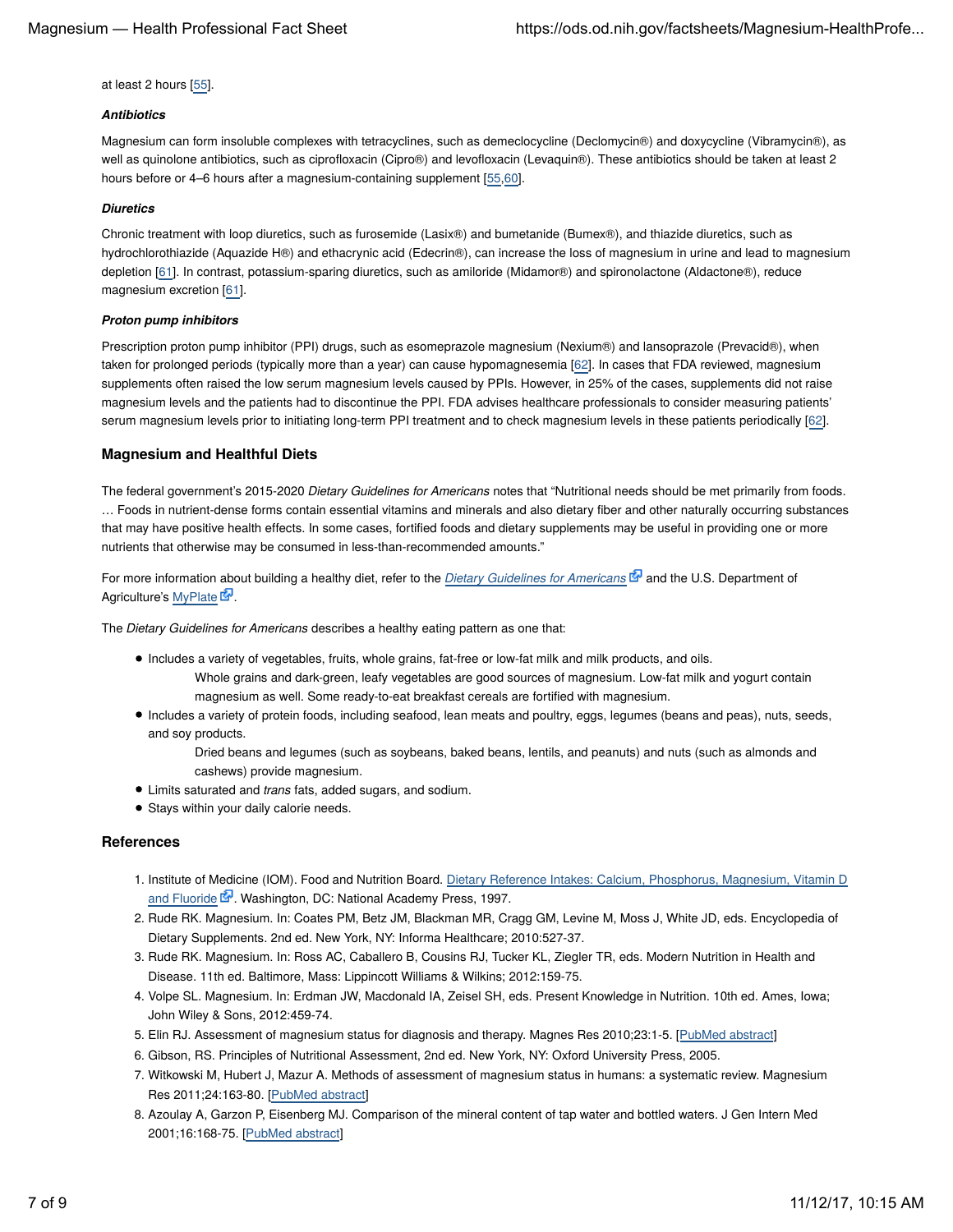- Fine KD, Santa Ana CA, Porter JL, Fordtran JS. Intestinal absorption of magnesium from food and supplements. J Clin Invest 9. 1991;88:396-402. [PubMed abstract]
- 10. U.S. Department of Agriculture, Agricultural Research Service. USDA National Nutrient Database for Standard Reference, Release 25. Nutrient Data Laboratory Home Page & 2012.
- 11. Ranade VV, Somberg JC. Bioavailability and pharmacokinetics of magnesium after administration of magnesium salts to humans. Am J Ther 2001;8:345-57. [PubMed abstract]
- 12. Firoz M, Graber M. Bioavailability of US commercial magnesium preparations. Magnes Res 2001;14:257-62. [PubMed abstract]
- 13. Mühlbauer B, Schwenk M, Coram WM, Antonin KH, Etienne P, Bieck PR, Douglas FL. Magnesium-L-aspartate-HCl and magnesium-oxide: bioavailability in healthy volunteers. Eur J Clin Pharmacol 1991;40:437-8. [PubMed abstract]
- 14. Lindberg JS, Zobitz MM, Poindexter JR, Pak CY. Magnesium bioavailability from magnesium citrate and magnesium oxide. J Am Coll Nutr 1990;9:48-55. [PubMed abstract]
- 15. Walker AF, Marakis G, Christie S, Byng M. Mg citrate found more bioavailable than other Mg preparations in a randomized, double-blind study. Mag Res 2003;16:183-91. [PubMed abstract]
- 16. Spencer H, Norris C, Williams D. Inhibitory effects of zinc on magnesium balance and magnesium absorption in man. J Am Coll Nutr 1994;13:479-84. [PubMed abstract]
- 17. Guerrera MP, Volpe SL, Mao JJ. Therapeutic uses of magnesium. Am Fam Physician 2009;80:157-62. [PubMed abstract]
- 18. Phillips'®. Phillips' Milk of Magnesia 2012.
- 19. Rolaids® **&**. 2012.
- 20. Tums® **&** 2012.
- 21. Moshfegh A, Goldman J, Ahuja J, Rhodes D, LaComb R. 2009. What We Eat in America, NHANES 2005-2006: Usual Nutrient Intakes from Food and Water Compared to 1997 Dietary Reference Intakes for Vitamin D, Calcium, Phosphorus, and Magnesium & U.S. Department of Agriculture, Agricultural Research Service.
- 22. Bailey RL, Fulgoni III VL, Keast DR, Dwyer JD. Dietary supplement use is associated with high intakes of minerals from food sources. Am J Clin Nutr 2011;94:1376-81. [PubMed abstract]
- 23. Rosanoff A, Weaver CM, Rude RK. Suboptimal magnesium status in the United States: are the health consequences underestimated? Nutr Rev 2012;70:153-64. [PubMed abstract]
- 24. Chaudhary DP, Sharma R, Bansal DD. Implications of magnesium deficiency in type 2 diabetes: a review. Biol Trace Elem Res 2010;134:119–29. [PubMed abstract]
- 25. Tosiello L. Hypomagnesemia and diabetes mellitus. A review of clinical implications. Arch Intern Med 1996;156:1143-8. [PubMed abstract]
- 26. Rivlin RS. Magnesium deficiency and alcohol intake: mechanisms, clinical significance and possible relation to cancer development (a review). J Am Coll Nutr 1994;13:416–23. [PubMed abstract]
- 27. Ford ES, Mokdad AH. Dietary magnesium intake in a national sample of U.S. adults. J Nutr 2003;133:2879-82. [PubMed abstract]
- 28. Musso CG Magnesium metabolism in health and disease. Int Urol Nephrol 2009;41:357-62. [PubMed abstract]
- 29. Barbagallo M, Belvedere M, Dominguez LJ. Magnesium homeostasis and aging. Magnes Res 2009;22:235-46. [<u>PubMed</u> abstract]
- 30. Dickinson HO, Nicolson D, Campbell F, Cook JV, Beyer FR, Ford GA, Mason J. Magnesium supplementation for the management of primary hypertension in adults. Cochrane Database of Systematic Reviews 2006: CD004640. [PubMed abstract]
- 31. Kass L, Weekes J, Carpenter L. Effect of magnesium supplementation on blood pressure: a meta-analysis. Eur J Clin Nutr 2012;66:411-8. [PubMed abstract]
- 32. Champagne CM. Dietary interventions on blood pressure: the Dietary Approaches to Stop Hypertension (DASH) trials. Nutr Rev 2006;64:S53-6. [PubMed abstract]
- 33. Peacock JM, Ohira T, Post W, Sotoodehnia N, Rosamond W, Folsom AR. Serum magnesium and risk of sudden cardiac death in the Atherosclerosis Risk in Communities (ARIC) study. Am Heart J 2010;160:464-70. [PubMed abstract]
- 34. Chiuve SE, Korngold EC, Januzzi Jr JL, Gantzer ML, Albert CM. Plasma and dietary magnesium and risk of sudden cardiac death in women. Am J Clin Nutr 2011;93:253-60. [PubMed abstract]
- 35. Joosten MM, Gansevoort RT, Mukamal KJ, van der Harst P, Geleijnse JM, Feskens EJM, Navis G, Bakker SJL. Urinary and plasma magnesium and risk of ischemic heart disease. Am J Clin Nutr 2013;97:1299-306. [PubMed abstract]
- 36. Del Gobbo LC, Imamura F, Wu JHY, Otto MCdO, Chiuve SE, Mozaffarian D. Circulating and dietary magnesium and risk of cardiovascular disease: a systematic review and meta-analysis of prospective studies. Am J Clin Nutr 2013;98:160-73. [PubMed abstract]
- 37. Larsson SC, Orsini N, Wolk A. Dietary magnesium intake and risk of stroke: a meta-analysis of prospective studies. Am J Clin Nutr 2012;95:362-6. [PubMed abstract]